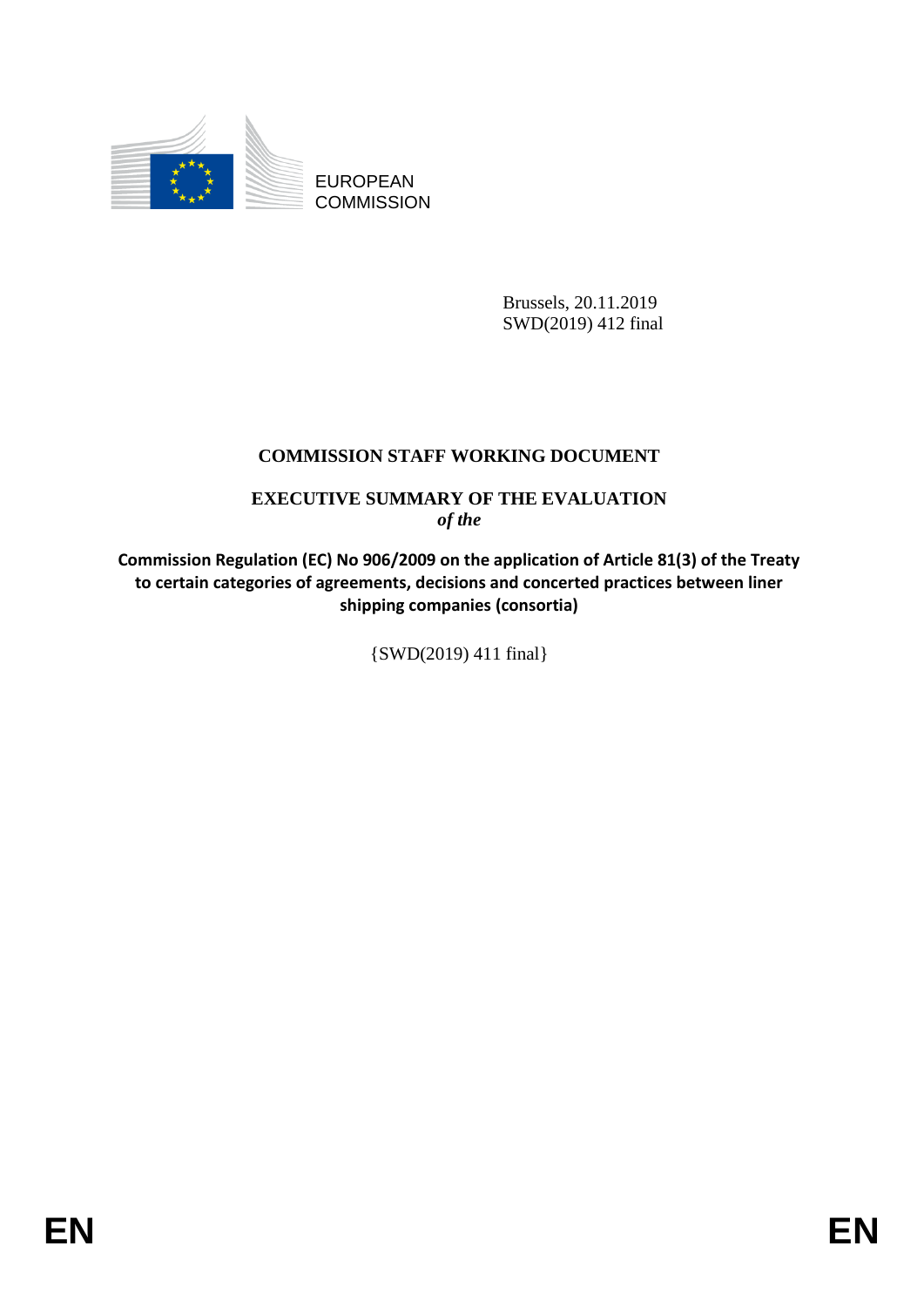#### **INTRODUCTION**

On 28 September 2009 the Commission adopted the Commission Regulation (EC) No 906/2009 on the application of Article 81(3) of the Treaty to certain categories of agreements, decisions and concerted practices between liner shipping companies (consortia) ("Consortia BER").<sup>1</sup> Initially due to expire on 25 April 2015, the Consortia BER was prolongued for an additional 5 years with the Commission Regulation (EU) No 697/2014 ("Prolonging Regulation") and will expire on 25 April 2020.<sup>2</sup>

#### **OBJECTIVE AND SCOPE OF THE EVALUATION**

The Consortia BER declares that in accordance with Article 101(3) TFEU the prohibition in Article 101(1) TFEU does not apply to certain types of consortia agreements and sets the specific conditions under which they are exempted.

The objective of the Consortia BER is to is to facilitate the creation and operation of consortia that meet certain conditions. The Consortia BER achieves this objective by providing consortia with clarity and legal certainty with respect to their compliance with EU competition rules. The Commission established that a BER for consortia agreements is justified because "*consortia generally bring rationalisation and economies of scale which help to improve the productivity and quality of available liner shipping services*" and "*promote technical and economic progress"*, <sup>3</sup> while "*users of the shipping services […] may benefit from the improvements in productivity which consortia can bring about*".<sup>4</sup> When the Consortia BER was prolonged, the Commission established that "*the justifications for a block exemption for consortia are still valid and that the conditions on the basis of which the scope and content of [the Consortia BER] were determined have not substantially changed"*. 5

With the expiry date of Consortia BER approaching, the purpose of the evaluation is to assess whether the Consortia BER is still relevant and delivering on its objective. This will inform the decision of whether to let it expire or prolong it and, if so, under which

 $\mathbf{1}$ <sup>1</sup> Commission Regulation (EC) No 906/2009 of 28 September 2009 on the application of Article 81(3) of the Treaty to certain categories of agreements, decisions and concerted practices between liner shipping companies (consortia), OJ L 256, 29.9.2009, p. 31–34.

<sup>&</sup>lt;sup>2</sup> Commission Regulation (EU) No 697/2014 of 24 June 2014 amending Regulation (EC) No 906/2009 as regards its period of application, OJ L 184, 25.6.2014, p. 3. The only purpose of this Regulation is to amend one provision in Consortia BER and extend its validity until 25 April 2020.

<sup>3</sup> Consortia BER, Recital 5.

<sup>4</sup> Consortia BER, Recital 6.

<sup>5</sup> Prolonging regulation, Recital 1. See also Commission press release IP/14/717 of 24 June 2014 accessible at: http://europa.eu/rapid/press-release IP-14-717 en.htm (last accessed: 6 May 2019).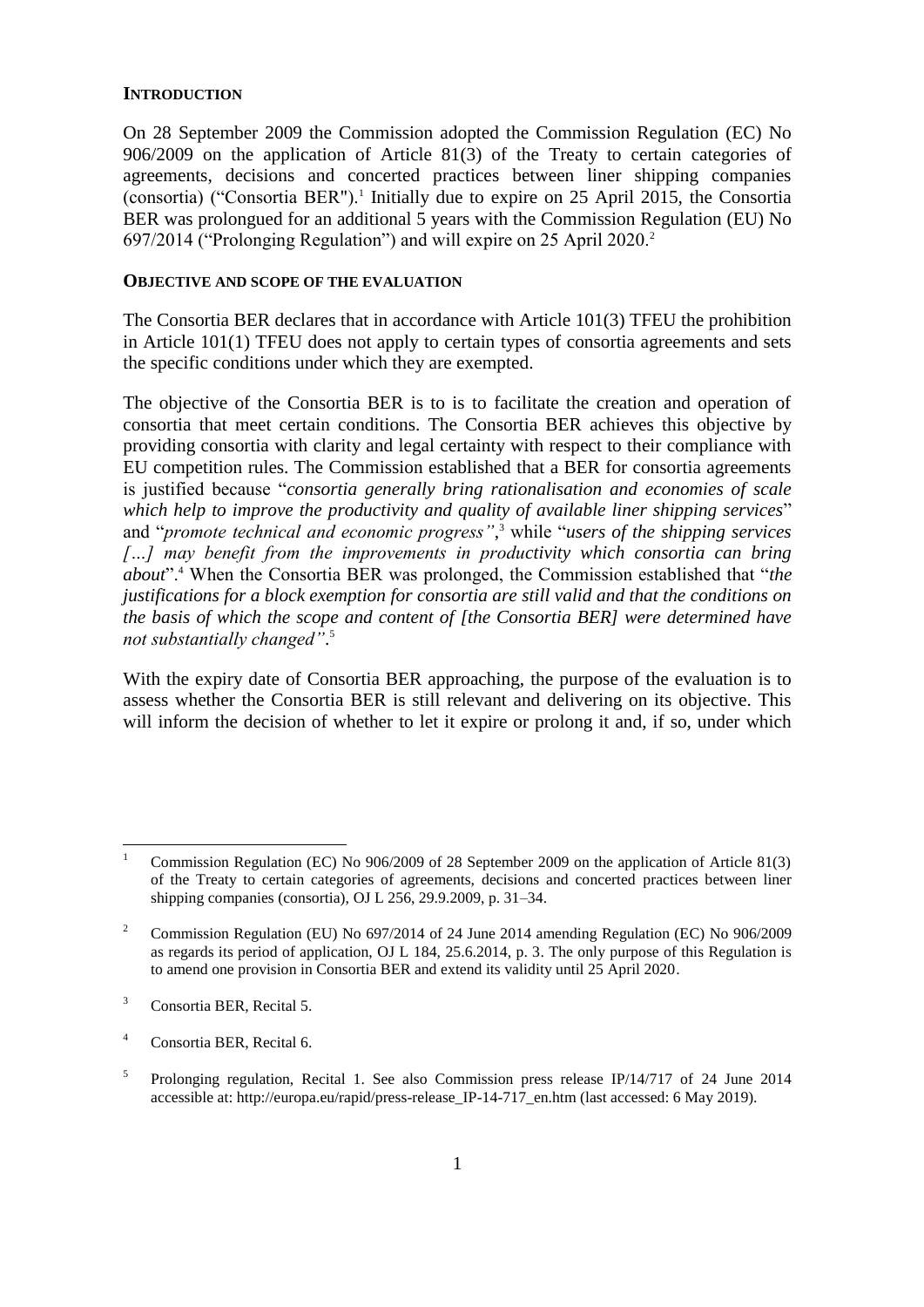conditions, if any.<sup>6</sup> The criteria that the Commission applied in the evaluation are Effectiveness, Efficiency, Relevance, Coherence, and EU added value.

The temporal scope of the evaluation is the period since the last prolongation of the Consortia BER in 2014 to this day.<sup>7</sup>

#### **EVALUATION METHODOLOGY**

The Commission published the Roadmap of the Evaluation and ran a four-week consultation for public feedback on its Consultation.<sup>8</sup> The Commission also ran an online Public Consultation on the Consortia Block Exemption Regulation on its website for legislative initiatives.<sup>9</sup> Furthermore, targeted questionnaires were sent to several stakeholders as well as contacted all NCA's to inform them about the ongoing evaluation and invite them to submit any observations.<sup>10</sup> In addition to the above, the Commission has conducted its own internal study of the liner shipping market and its developments (analysing e.g. relevant merger decisions, guidance documents, and sector-specific reports), organized several bilateral meetings with requesting stakeholders, and participated to a number of forums and conferences.

The evaluation consists of the interrelated assessments of whether the Consortia BER fulfils the criteria: Effectiveness, Efficiency, Relevance, Coherence and EU added value. For their assessment, the five criteria were elaborated into evaluation questions. The assessments draw from knowledge and collected data, which have been assessed based on their relevance, credibility and weight. The evaluation faced minor limitations, most notably as regards the collection of overall service price, the calculation of precise market shares, or to the difficulty in establishing and assessing causal links between factors.

### **MAIN FINDINGS**

#### *Effectiveness*

The Consortia BER provides guidance on the conditions under which consortia agreements would be compatible with Article 101 TFEU. The Consortia BER is tailored to consortia agreements, referring to arrangement that are specific to consortia. It also employs industry-specific terminology that is easily understandable to industry

<sup>6</sup> <sup>6</sup> Allowing the Consortia BER to expire would not mean that consortia agreements would become unlawful but that they would be examined under the general rules on competition just as cooperation agreements in other sectors.

<sup>&</sup>lt;sup>7</sup> The last prolongation in 2014 also marks the conclusion of the most recent assessment of the Consortia BER – this is an additional reason why the temporal scope of the current evaluation starts at that point.

<sup>8</sup> The consultation website and Roadmap are accessible at: [https://ec.europa.eu/info/law/better](https://ec.europa.eu/info/law/better-regulation/initiatives/ares-2018-2422025_en)regulation/initiatives/ares-2018-2422025 en (last accessed: 3 April 2019).

<sup>9</sup> The Public Consultation ran from 27 September to 20 December 2018 and in English, German and French.

 $10$  The Targeted Questionnaires were prepared in three separate types: Targeted Questionnaire for Carriers, Targeted Questionnaire for Shippers and Freight-forwarders, Targeted Questionnaire for Port operators.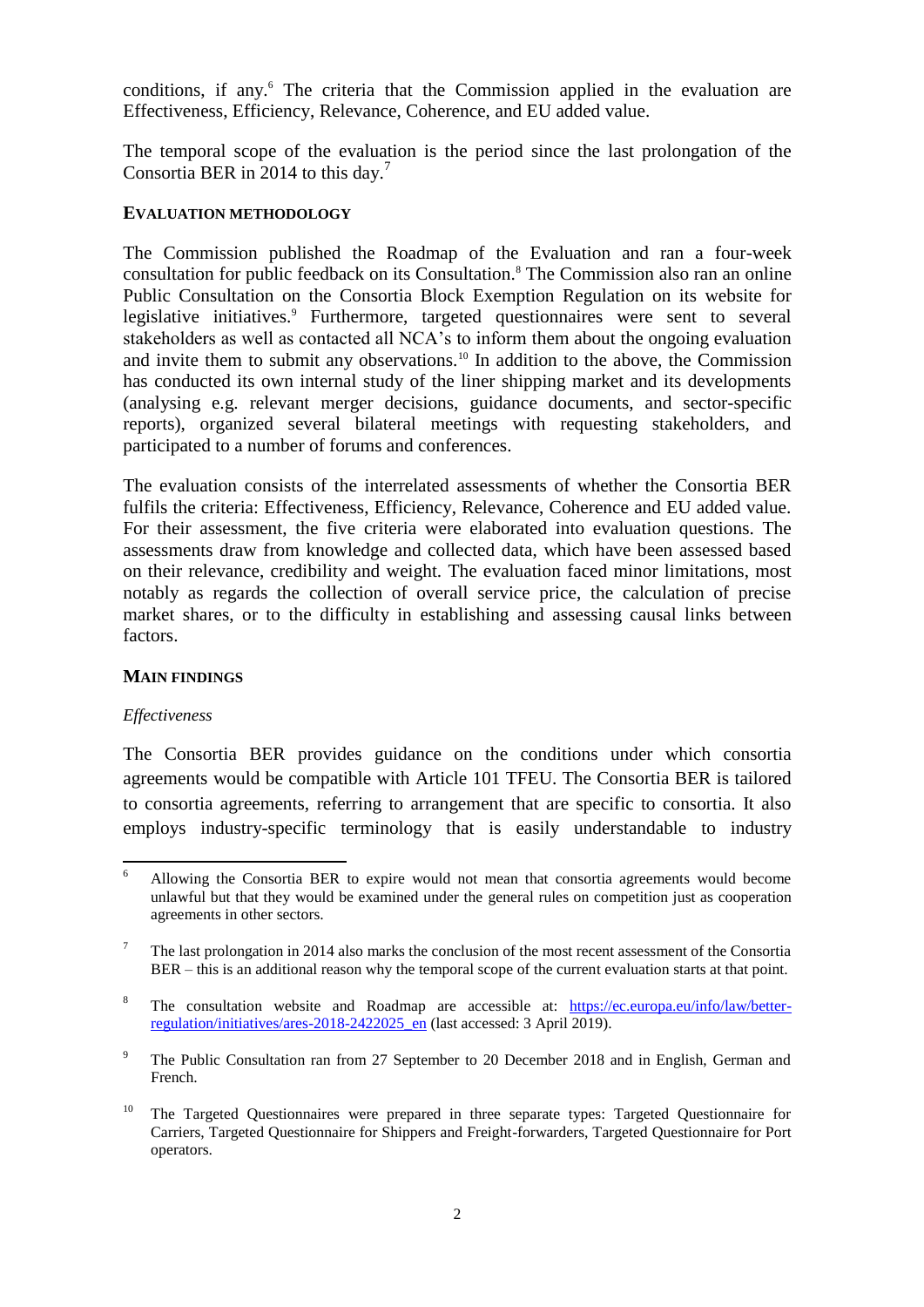participants. Consequently, compared to a baseline in which it would be absent, the Consortia BER facilitates the conclusion of consortia agreements by making the assessment of their compatibility with Article 101 TFEU easier and by providing higher legal certainty that decreases legal risk.

## *Efficiency*

This criterion is used to assess what the effect of the Consortia BER is on costs, in particular, whether it helps undertakings to reduce costs or conversely whether it increases compliance costs. In the absence of the Consortia BER, the assessment of consortia compliance with competition rules would become more complex, thereby increasing the costs associated with self-assessment and possibly requiring the advice of external lawyers.

Overall, it is concluded that the Consortia BER is efficient as it helps carriers to reduce costs.

## *Relevance*

Since the prolongation of Consortia BER in 2014, the liner shipping industry has been going through a process of consolidation, increased concentration and technological change, expressed in particular in the growing size of container vessels. Despite this evolution, the overall evidence available in this evaluation does not reveal material deterioration in the parameters of competition. In particular, over the evaluation period, prices have rather diminished alongside costs; levels of services seem to have remained broadly stable.

Consequently, there is no reason to depart from the longstanding view that consortia are an efficient way for providing and improving liner shipping services; moreover a fair share of the benefits resulting from the efficiencies are passed on to consumers $^{11}$ .

Cooperation in consortia is and will remain the mainstay of the industry. Furthermore, a material number of existing consortia appear to fall within the scope of the Consortia BER, and for those not within its scope, the Consortia BER would still be of some relevance as a useful guidance regarding e.g. compliance with Article 101(3) TFEU.

Therefore, the Consortia BER is and will remain relevant in the medium term considering the major developments in the industry and the modes of cooperation between carriers.

## *Coherence*

Consortia BER does not present inconsistencies with other instruments of EU competition law. In addition, the evaluation has shown that the special features of the industry, which relies heavily on cooperation, still merits an exceptional sector specific BER. Furthermore, the Consortia BER is coherent with other the EU's policies, such as environmental protection (vessel sharing agreements contribute to reduced fuel consumption per TEU<sup>12</sup>) and technological development (through newer, more efficient,

 $11 -$ <sup>11</sup> The "consumers" for the purpose of Article 101(3) TFEU include not only the final consumer but also the direct customers of the producers concerned (see recital 84 of the Article 101(3) Guidelines).

<sup>&</sup>lt;sup>12</sup> Twenty-foot equivalent units.